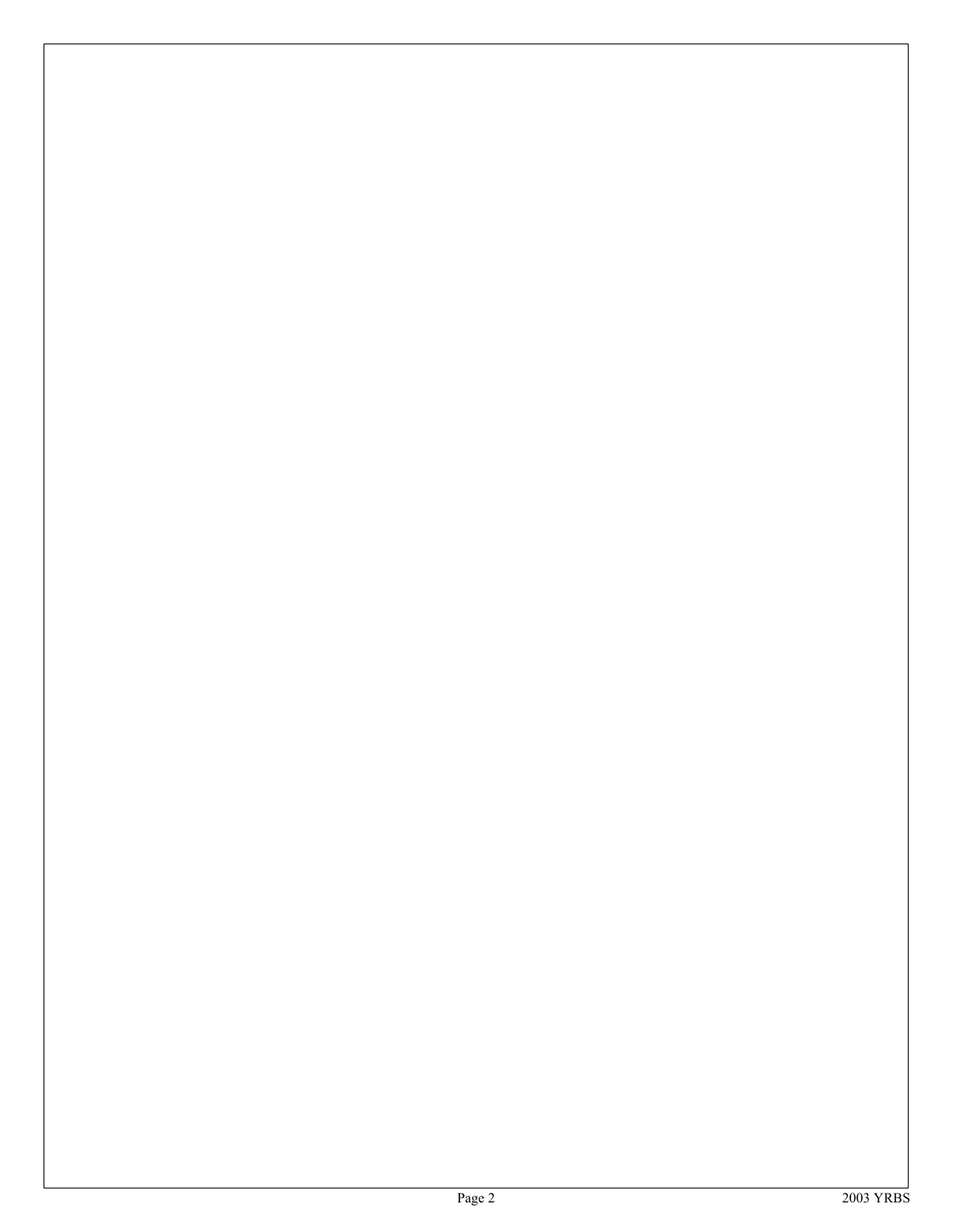### **DIRECTIONS**

- Use a #2 pencil only.
- Make dark marks.
- Fill in a response like this:  $\odot$   $\odot$   $\odot$
- To change your answer, erase completely.
- 1. How old are you?

I

- D<sub>12</sub> years old or younger
- 13 years old 2
- D<sub>14</sub> years old
- 15 years old 4
- D 16 years old
- D17 years old
- $D18$  years old or older
- 2. What is your sex? D Female ව Male
- 3. Which of the following best describes you?
	- D Heterosexual (straight)
	- Gay or lesbian 2
	- D Bisexual
	- Not sure 4
	- None of the above 5
- 4. In what grade are you?
	- D 9th grade
	- 10th grade 2
	- 11th grade 3
	- 12th grade 4
	- Ungraded or other grade 5
- 5. How do you describe yourself? **(Select one or more responses.)** 
	- American Indian or Alaska Native 1
	- Asian 2
	- Black or African American 3
	- Hispanic or Latino 4
	- Native Hawaiian or Other Pacific Islander 5
	- **D** White
- 6. During the past 12 months, how would you describe your grades in school?
	- Mostly A's 1
	- Mostly B's 2
	- Mostly C's 3
	- Mostly D's 4
	- Mostly F's 5
	- None of these grades
	- $\mathcal{D}$  Not sure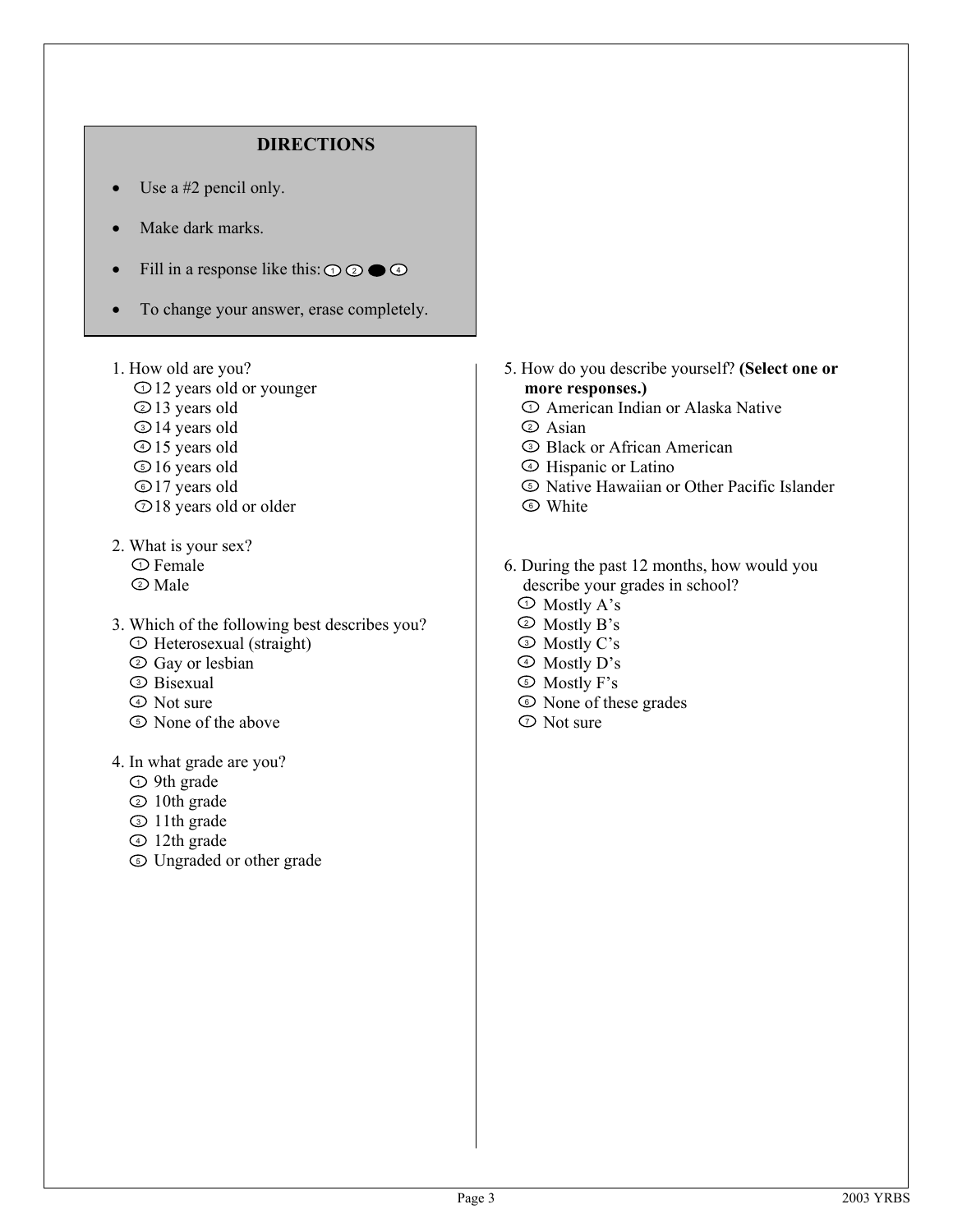- 7. How tall are you without your shoes on?
	- Directions: Write your height in the shaded blank boxes. Fill in the matching oval below each number.

| Example |                                              |                |                             |
|---------|----------------------------------------------|----------------|-----------------------------|
| Height  |                                              | Height         |                             |
| Feet    | Inches                                       | Feet           | Inches                      |
| 5       |                                              |                |                             |
| $\odot$ | $\odot$                                      | $\circledcirc$ |                             |
|         | $\odot$                                      | $\bigcirc$     |                             |
| $\odot$ | $\odot$                                      | $\odot$        |                             |
|         | $\odot$                                      | ම<br>ග         |                             |
| $\odot$ | $\odot$                                      |                |                             |
|         | $\odot$                                      |                |                             |
|         |                                              |                |                             |
|         |                                              |                |                             |
|         |                                              |                |                             |
|         | $\circledcirc$ $\circledcirc$ $\circledcirc$ |                |                             |
|         |                                              |                |                             |
|         | ⊕                                            |                | $^{\tiny{\textregistered}}$ |

8. How much do you weigh without your shoes on? Directions: Write your weight in the shaded blank boxes. Fill in the matching oval below each number.



| Weight     |                          |                         |  |  |  |  |  |
|------------|--------------------------|-------------------------|--|--|--|--|--|
| Pounds     |                          |                         |  |  |  |  |  |
|            |                          |                         |  |  |  |  |  |
| ⊙          | ⊙                        | ⊙                       |  |  |  |  |  |
| $_{\odot}$ | $\bar{\odot}$            | $\mathbb G$             |  |  |  |  |  |
| ☺          | ⓒ                        | ☺                       |  |  |  |  |  |
| ෬          | ⊙                        | G)                      |  |  |  |  |  |
|            | €                        | ¢                       |  |  |  |  |  |
|            | G                        | G                       |  |  |  |  |  |
|            | ⓒ                        | ⓒ                       |  |  |  |  |  |
|            | $\mathcal{C}$            | J                       |  |  |  |  |  |
|            | $\overline{\mathbf{3}}$  | $\overline{\mathbf{8}}$ |  |  |  |  |  |
|            | $\widehat{\mathfrak{s}}$ | $\overline{9}$          |  |  |  |  |  |

9. What is your zipcode?

| Example       |                         |                        |                                    |                        |  |
|---------------|-------------------------|------------------------|------------------------------------|------------------------|--|
| 8             | $\overline{0}$          | 3                      | 0                                  | 5                      |  |
| ⊙             | $\bullet$               | ⊙                      | ۸                                  |                        |  |
| $\bar{\odot}$ | $\overline{\mathbb{O}}$ | $\dot{\odot}$          | $\odot$                            | ©<br>①                 |  |
| $\odot$       | $\mathfrak D$           | $\widehat{\mathbb{E}}$ | $\widehat{\mathbb{E}}$             | $\widehat{\mathbb{E}}$ |  |
| T             | $\odot$                 | Ó                      | 3                                  | $\widehat{\mathbb{E}}$ |  |
| $\odot$       | $\bigodot$              | €                      | €                                  | $\widehat{\mathbb{E}}$ |  |
| G             | $\odot$                 | Ξ                      | Ξ                                  | $\bullet$              |  |
| C             | $\widehat{\mathbb{C}}$  | $\widehat{\mathbf{e}}$ | $\widehat{\mathbf{e}}$             | €                      |  |
| ()<br>9       | T                       | T                      | T                                  | T                      |  |
|               | $\widehat{\mathbb{E}}$  | ͡                      | $\overline{\widehat{\varepsilon}}$ | $\widehat{\mathbb{E}}$ |  |
|               | 9                       | 9                      | $\sqrt{9}$                         | 9                      |  |

| ⊙                                          | ⊙                                                                                                          | હ                       | ⊙                       | ⊙                      |
|--------------------------------------------|------------------------------------------------------------------------------------------------------------|-------------------------|-------------------------|------------------------|
| $\odot$                                    | $\odot$                                                                                                    | $\odot$                 | Œ                       | $\odot$                |
| $\odot$                                    | $\circled{2}$                                                                                              | ⊚                       | $\widehat{\mathbb{E}}$  | $\widehat{\mathbb{C}}$ |
| $\odot$                                    | $\circledcirc$                                                                                             | ⊚                       | $\circledcirc$          | T                      |
| $\overline{\mathbb{D}}$                    | $\widehat{\mathbb{E}}$                                                                                     | $\widehat{\mathbb{E}}$  | T                       | $\widehat{\mathbb{E}}$ |
| $\mathbb{S}$                               | $\mathbb{S}% _{T}=\mathbb{S}_{T}\!\left( a,b\right) ,\ \mathbb{S}_{T}=\mathbb{S}_{T}\!\left( a,b\right) ,$ | ك                       | ٤                       | $\mathbb{S}$           |
| $_{\textcolor{red}{\widehat{\mathbb{C}}}}$ | $\widehat{\mathbb{C}}$                                                                                     | $\circledcirc$          | $\widehat{\mathbb{C}}$  | $\widehat{\mathbb{C}}$ |
| $\overline{C}$                             | $\odot$                                                                                                    | $\widehat{\mathbb{C}}$  | $\widehat{\mathcal{D}}$ | T                      |
| $\circledcirc$                             | $\widehat{\mathbb{E}}$                                                                                     | $\widehat{\mathcal{E}}$ | $\widehat{\mathcal{E}}$ | T                      |
| $\widehat{\mathbb{E}}$                     | Ξ                                                                                                          | ္ခ                      | $\overline{9}$          | Ξ                      |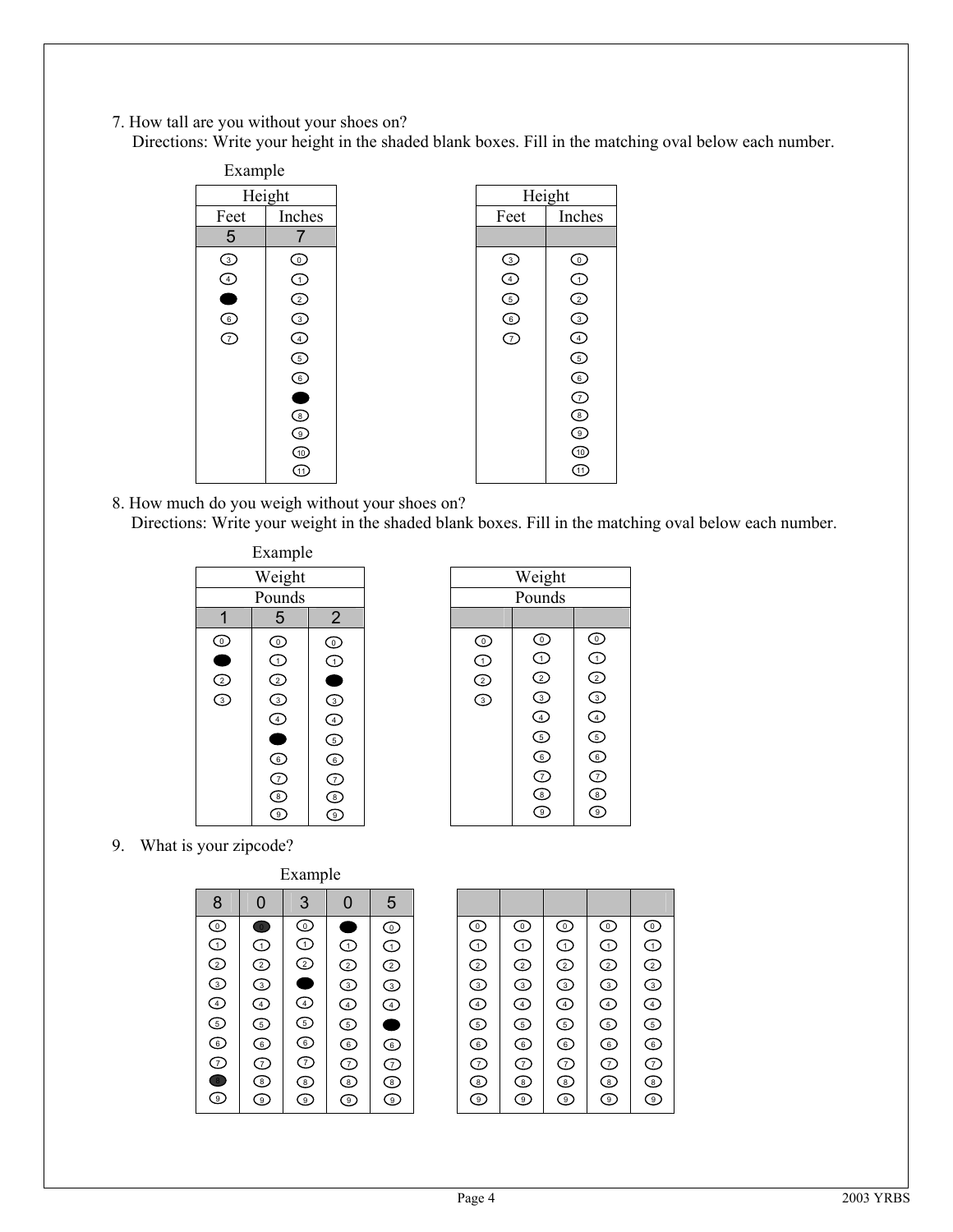- 10. Is there at least one teacher or other adult in this school that you can talk to if you have a problem?
	- Yes 1
	- $\mathfrak{D}$  No
	- D Not sure

#### **The next 4 questions ask about personal safety.**

- 11. **When you rode a bicycle** during the past 12 months, how often did you wear a helmet?
	- $\mathcal{D}$  I did not ride a bicycle during the past 12 months
	- Never wore a helmet 2
	- **Example 3** Rarely wore a helmet
	- Sometimes wore a helmet 4
	- Most of the time wore a helmet 5
	- Always wore a helmet 6
- 12. How often do you wear a seat belt when **riding in** a car driven by someone else?
	- D Never
	- Rarely 2
	- Sometimes 3
	- Most of the time 4
	- Always 5
- 13. During the past 30 days, how many times did you **ride** in a car or other vehicle **driven by someone who had been drinking alcohol?** 
	- $\overline{D}$  0 times
	- $\supset$  1 time
	- 2 or 3 times 3
	- $4$  or 5 times
	- **6** or more times
- 14. During the past 30 days, how many times did you **drive** a car or other vehicle **when you had been drinking alcohol?** 
	- $\overline{D}$  0 times
	- $\mathfrak{D}$  1 time
	- D 2 or 3 times
	- $4$  or 5 times
	- **5** 6 or more times

**The next 7 questions ask about harassment at school. Harassment can include threatening; bullying; name calling or obscenities; offensive notes or graffiti; exclusion from groups; unwanted attention or unwanted touching; and physical assault.** 

- 15. During the past 12 months, have you ever been harassed at school (or on the way to or from school)?
	- Yes 1
	- $\mathfrak{D}$  No
- 16. During the past 12 months, in which of the following school locations have you been harassed? **(Select all that apply)** 
	- $\mathcal D$  Inside the school building Outside on school grounds 2
	- At a school-sponsored event after school 3 hours
	- On the school bus 4
	- $\odot$  On the way to or from school (not on bus)
	- Have never been harassed at school 6
- 17. During the past 12 months, have you ever been harassed at school (or on the way to or from school) because of your race or ethnic origin?  $\nu$  Yes  $\mathfrak{D}$  No
- 18. During the past 12 months, have you ever been harassed at school (or on the way to or from school) because someone thought you were gay, lesbian or bisexual?  $\mathcal D$  Yes  $\mathfrak{D}$  No
- 19. During the past 12 months, have you ever been harassed at school (or on the way to or from school) because of your religious beliefs?
	- Yes 1  $\mathfrak{D}$  No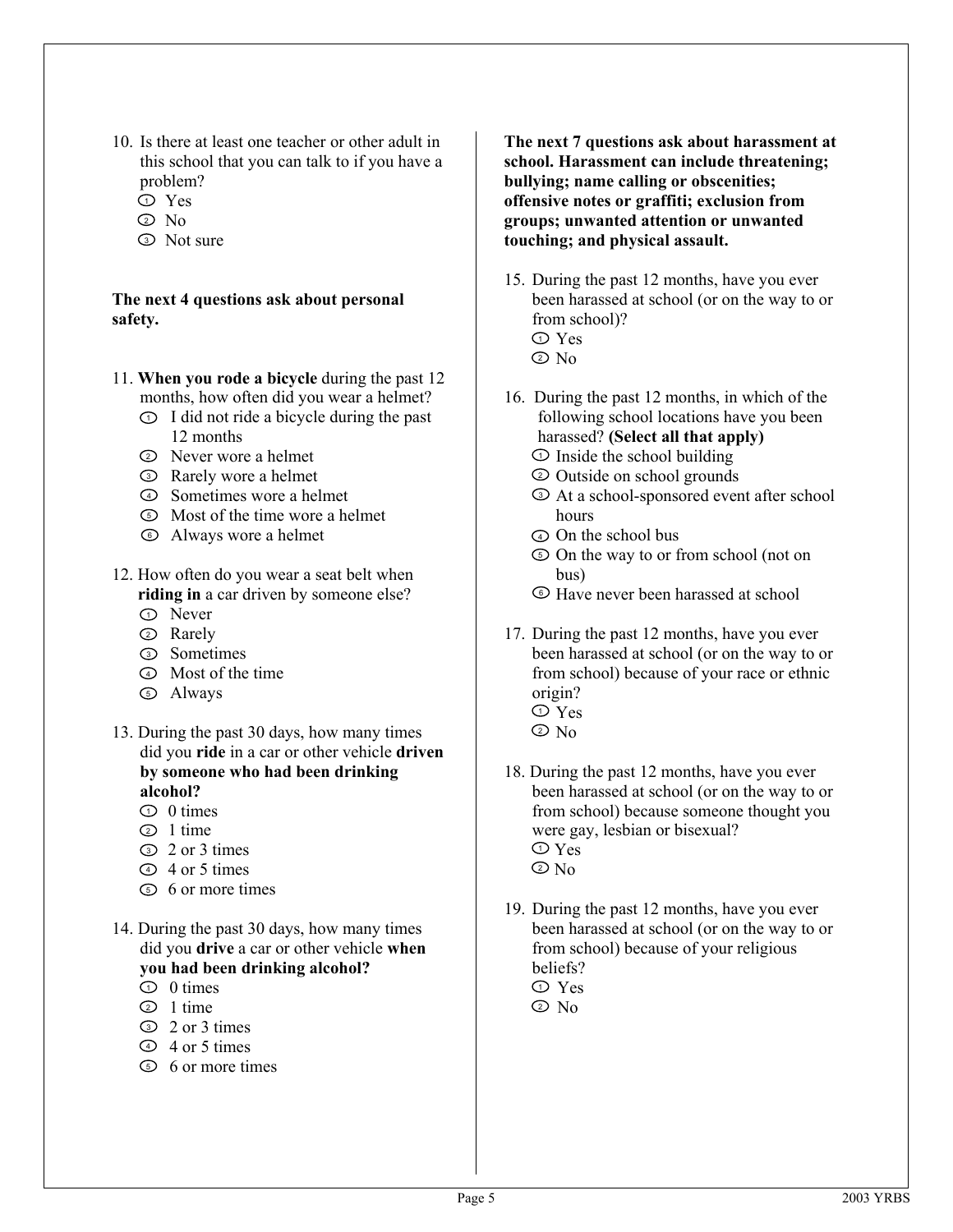- 20. During the past 12 months, have you ever been harassed at school (or on the way to or from school) because of your weight, size, or physical appearance?  $\nu$  Yes
	- $\mathfrak{D}$  No
- 21. During the past 12 months, have you received unwanted sexual comments or attention at school (or on your way to or from school)? Yes 1
	- No 2

#### **The next 13 questions ask about violencerelated behaviors.**

- 22. During the past 30 days, on how many days did you carry **a weapon** such as a gun, knife, or club?
	- $\overline{D}$  0 days
	- $\supset$  1 day
	- <sup>3</sup> 2 or 3 days
	- $4$  or 5 days
	- 6 or more days 5
- 23. During the past 30 days, on how many days did you carry **a gun?** 
	- $\overline{D}$  0 days
	- $\supset$  1 day
	- 2 or 3 days 3
	- 4 or 5 days 4
	- 6 or more days 5
- 24. During the past 30 days, on how many days did you carry a weapon such as a gun, knife, or club **on school property?** 
	- $\overline{D}$  0 days
	- $\supset$  1 day
	- D 2 or 3 days
	- 4 or 5 days 4
	- $6$  or more days
- 25. During the past 30 days, on how many days did you **not** go to school because you felt you would be unsafe at school or on your way to or from school?
	- $\supset$  0 days
	- $\supset$  1 day
	- 2 or 3 days 3
	- 4 or 5 days 4
	- $6$  or more days
- 26. How much of the time do you feel unsafe or afraid while at school?
	- Never 1
	- Rarely 2
	- Sometimes 3
	- <sup>4</sup> Most of the time
	- All the time 5
- 27. During the past 12 months, how many times has someone threatened or injured you with a weapon such as a gun, knife, or club **on school property?**

- $\overline{D}$  0 times
- $\mathfrak{D}$  1 time
- 2 or 3 times 3
- $\triangle$  4 or 5 times
- D 6 or 7 times
- $\odot$  8 or 9 times
- $\overline{D}$  10 or 11 times
- **D** 12 or more times
- 28. During the past 12 months, how many times has someone stolen or deliberately damaged your property such as your car, clothing, or books on **school property?** 
	- $\supset$  0 times
	- $\supset$  1 time
	- D 2 or 3 times
	- $\triangle$  4 or 5 times
	- $6$  or 7 times
	- $\odot$  8 or 9 times
	- $\overline{D}$  10 or 11 times
	- **D** 12 or more times
- 29. During the past 12 months, how many times were you in a physical fight?
	- $\overline{D}$  0 times
	- $\mathfrak{D}$  1 time
	- D 2 or 3 times
	- $4$  or 5 times
	- D 6 or 7 times
	- $\odot$  8 or 9 times
	- $\overline{D}$  10 or 11 times
	- **D** 12 or more times
- 30. During the past 12 months, how many times were you in a physical fight in which you were injured and had to be treated by a doctor or nurse?
	- $\overline{D}$  0 times
	- $\mathfrak{D}$  1 time
	- D 2 or 3 times
	- $\overline{4}$  or 5 times
	- S 6 or more times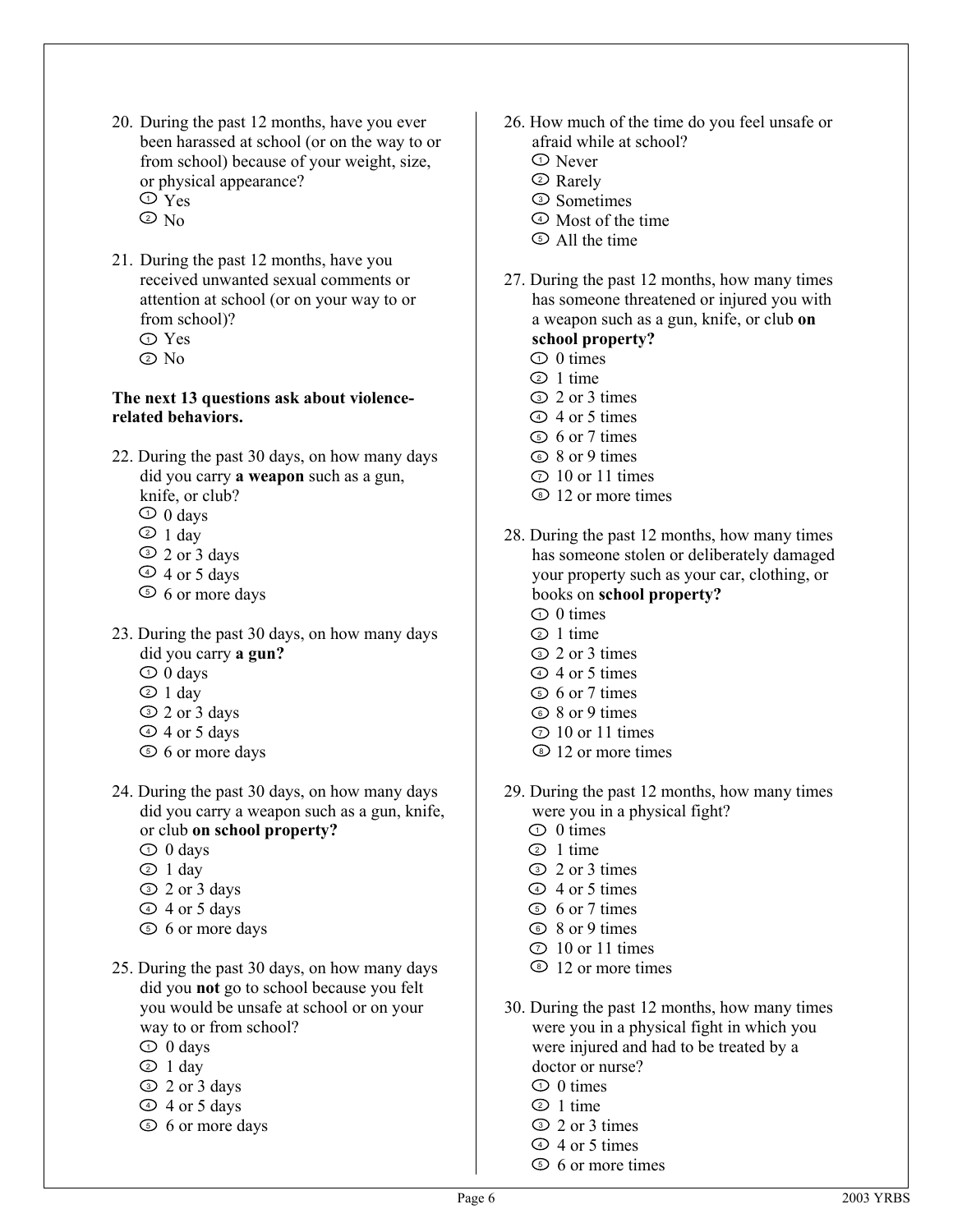- 31. During the past 12 months, how many times were you in a physical fight **on school property?** 
	- $\supset$  0 times
	- $\supset$  1 time
	- 2 or 3 times 3
	- $\triangle$  4 or 5 times
	- $6$  or 7 times
	- $\odot$  8 or 9 times
	- $\overline{D}$  10 or 11 times
	- **D** 12 or more times
- 32. During the past 12 months, did your boyfriend or girlfriend ever hit, slap, or physically hurt you on purpose? Yes 1
	- No 2
- 33. Have you ever been forced to have sexual intercourse when you did not want to? Yes 1
	- $\mathfrak{D}$  No
- 34. Other than forced sexual intercourse, have you ever been touched sexually when you did not want to be touched? Yes 1  $\mathfrak{D}$  No

**The next 5 questions ask about sad feelings and attempted suicide. Sometimes people feel so depressed about the future that they may consider attempting suicide, that is, taking some action to end their own life.** 

- 35. During the past 12 months, did you ever feel so sad or hopeless almost every day for **two weeks or more in a row** that you stopped doing some usual activities? Yes 1
	- $\mathfrak{D}$  No
- 36. During the past 12 months, did you ever **seriously** consider attempting suicide? Yes 1
	- No 2
- 37. During the past 12 months, did you make a plan about how you would attempt suicide? Yes 1 No 2
- 38. During the past 12 months, how many times did you actually attempt suicide?
	- $\overline{D}$  0 times
	- $\supset$  1 time
	- D 2 or 3 times
	- $\overline{4}$  or 5 times
	- **5** 6 or more times
- 39. **If you attempted suicide** during the past 12 months, did any attempt result in an injury, poisoning, or overdose that had to be treated by a doctor or nurse?
	- **I did not attempt suicide** during the 1 past 12 months
	- Yes 2
	- $\mathfrak{D}$  No

#### **The next 11 questions ask about tobacco use.**

- 40. Have you ever tried cigarette smoking, even one or two puffs?
	- Yes 1
	- No 2
- 41. How old were you when you smoked a whole cigarette for the first time? D I have never smoked a whole cigarette
	- 8 years old or younger 2
	- 9 or 10 years old 3
	- 11 or 12 years old 4
	- D 13 or 14 years old
	- D 15 or 16 years old
	- $D$  17 years old or older
- 42. During the past 30 days, on how many days did you smoke cigarettes?
	- $\overline{D} 0$  days
	- 1 or 2 days 2
	- 3 to 5 days 3
	- $\overline{6}$  to 9 days
	- D 10 to 19 days
	- **20** to 29 days
	- $\overline{D}$  All 30 days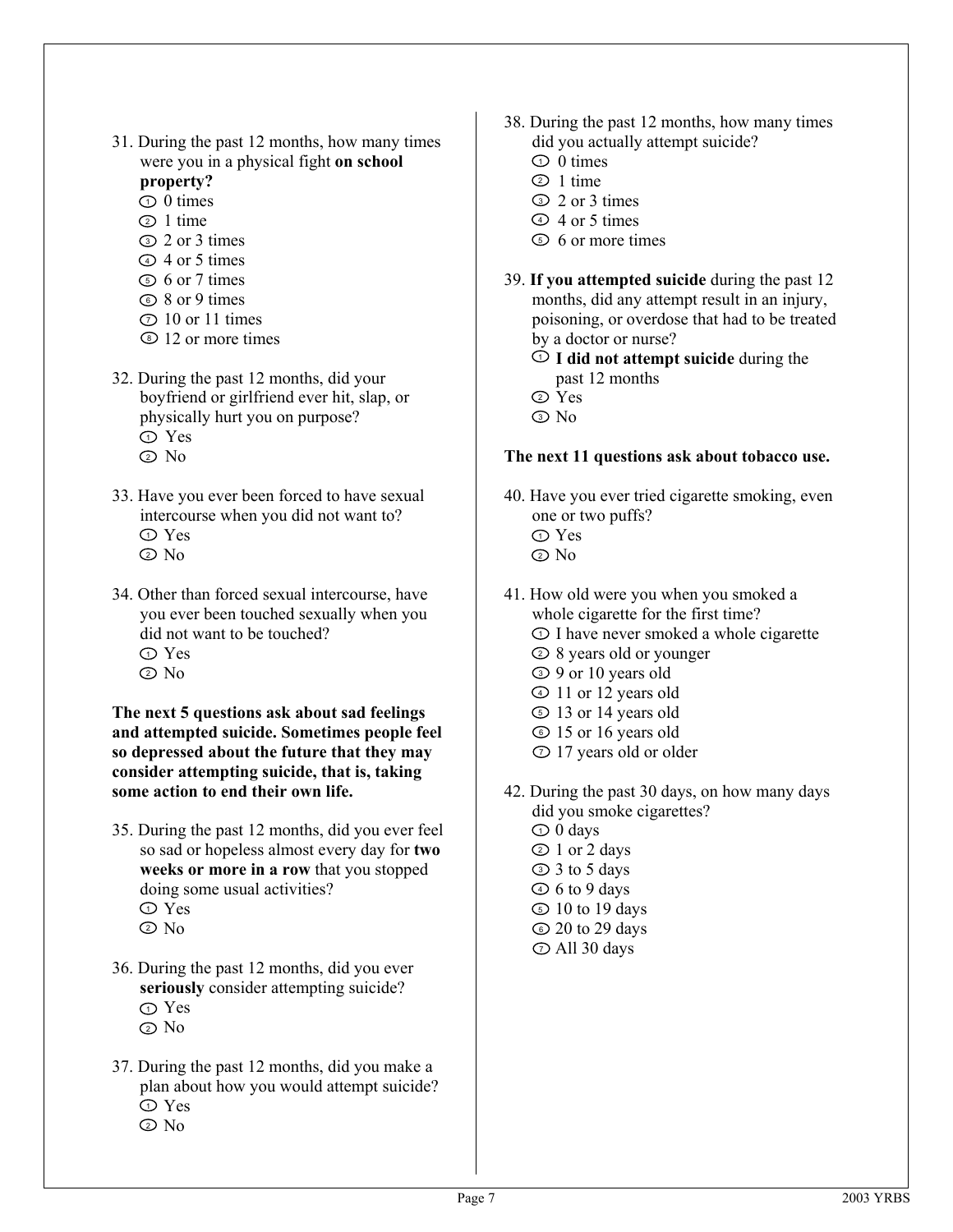- 43. During the past 30 days, on the days you smoked, how many cigarettes did you smoke **per day**?
	- $\mathcal{D}$  I did not smoke cigarettes during the past 30 days
	- Less than 1 cigarette per day 2
	- D 1 cigarette per day
	- $\overline{2}$  2 to 5 cigarettes per day
	- $\overline{5}$  6 to 10 cigarettes per day
	- If to 20 cigarettes per day
	- $\mathcal D$  More than 20 cigarettes per day
- 44. During the past 30 days, how did you **usually** get your own cigarettes? (Select only **one** response.)
	- $\mathcal{D}$  I did not smoke cigarettes during the past 30 days
	- I bought them in a store such as a 2 convenience store, supermarket, discount store, or gas station
	- I bought them from a vending machine
	- I gave someone else money to buy them 4 for me
	- I borrowed (or bummed) them from 5 someone else
	- $\odot$  A person 18 years old or older gave them to me
	- $\mathcal{D}$  I took them from a store or family member
	- I got them some other way
- 45. During the past 30 days, on how many days did you smoke cigarettes **on school** 
	- **property**?
	- $\supset$  0 days
	- 1 or 2 days 2
	- 3 to 5 days 3
	- $\overline{6}$  to 9 days
	- $\textdegree$  10 to 19 days
	- $\Omega$  20 to 29 days
	- $\mathcal D$  All 30 days
- 46. Have you ever smoked cigarettes daily, that is, at least one cigarette every day for 30 days?
	- Yes 1
	- No 2
- 47. During the past 12 months, did you ever try **to quit** smoking cigarettes?
	- $\overline{D}$  I did not smoke during the past 12 months
	- Yes 2
	- $\mathbb{D}$  No
- 48. During the past 30 days, on how many days did you use **chewing tobacco, snuff, or dip**, such as Redman, Levi Garrett, Beechnut, Skoal, Skoal Bandits, or Copenhagen?
	- $\supset$  0 days
	- 1 or 2 days 2
	- 3 to 5 days 3
	- $\overline{6}$  to 9 days
	- $5\sqrt{10}$  to 19 days
	- **20** to 29 days
	- $\overline{D}$  All 30 days
- 49. During the past 30 days, on how many days did you use **chewing tobacco, snuff, or dip on school property**?
	- $\supset$  0 days
	- 1 or 2 days 2
	- 3 to 5 days 3
	- $\overline{6}$  to 9 days
	- $5\,$  10 to 19 days
	- **20** to 29 days
	- $\overline{D}$  All 30 days
- 50. During the past 30 days, on how many days did you smoke **cigars, cigarillos, or little cigars**?
	- $\supset$  0 days
	- 1 or 2 days 2
	- 3 to 5 days 3
	- $\overline{6}$  to 9 days
	- $\overline{5}$  10 to 19 days
	- $\Omega$  20 to 29 days
	- $\overline{D}$  All 30 days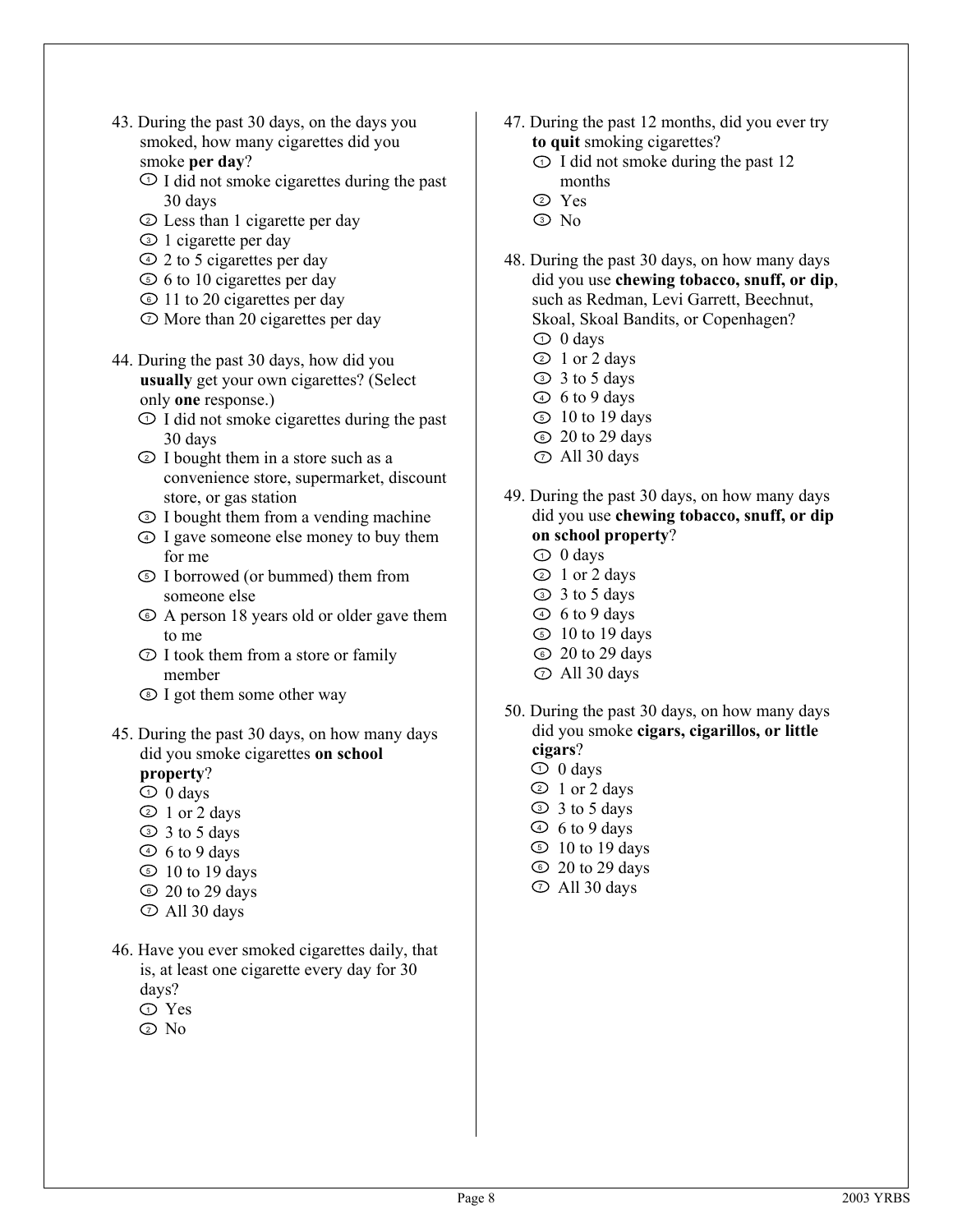**The next 5 questions ask about drinking alcohol. This includes drinking beer, wine, wine coolers, and liquor such as rum, gin, vodka, or whiskey. For these questions, drinking alcohol does not include drinking a few sips of wine for religious purposes.** 

- 51. During your life, on how many days have you had at least one drink of alcohol?
	- $\supset$  0 days
	- 1 or 2 days 2
	- 3 to 9 days 3
	- $\overline{4}$  10 to 19 days
	- $\Omega$  20 to 39 days
	- **40 to 99 days**
	- D 100 or more days
- 52. How old were you when you had your first drink of alcohol other than a few sips?
	- D I have never had a drink of alcohol other than a few sips
	- 8 years old or younger 2
	- D 9 or 10 years old
	- 11 or 12 years old 4
	- D 13 or 14 years old
	- D 15 or 16 years old
	- $D$  17 years old or older
- 53. During the past 30 days, on how many days did you have at least one drink of alcohol?
	- $\overline{D}$  0 days
	- 1 or 2 days 2
	- 3 to 5 days 3
	- $\overline{6}$  to 9 days
	- $\overline{5}$  10 to 19 days
	- $\Omega$  20 to 29 days
	- $\overline{D}$  All 30 days
- 54. During the past 30 days, on how many days did you have 5 or more drinks of alcohol in a row, that is, within a couple of hours?
	- $\supset$  0 days
	- $\supset$  1 day
	- D 2 days
	- $\overline{3}$  to 5 days
	- $5\,6$  to 9 days
	- $\odot$  10 to 19 days
	- $\overline{2}$  20 or more days
- 55. During the past 30 days, on how many days did you have at least one drink of alcohol **on school property**?
	- $\supset$  0 days
	- 1 or 2 days 2
	- 3 to 5 days 3
	- $\overline{6}$  to 9 days
	- **10** to 19 days
	- **E** 20 to 29 days
	- $\overline{D}$  All 30 days

#### **The next 4 questions ask about marijuana use. Marijuana also is called grass or pot.**

- 56. During your life, how many times have you used marijuana?
	- $\overline{D}$  0 times
	- $\supset$  1 or 2 times
	- $\overline{3}$  3 to 9 times
	- $\overline{4}$  10 to 19 times
	- $\overline{5}$  20 to 39 times
	- $\Omega$  40 to 99 times
	- $\overline{D}$  100 or more times
- 57. How old were you when you tried marijuana for the first time?
	- D I have never tried marijuana
	- 8 years old or younger 2
	- 9 or 10 years old 3
	- 11 or 12 years old 4
	- D 13 or 14 years old
	- D 15 or 16 years old
	- $D$  17 years old or older
- 58. During the past 30 days, how many times did you use marijuana?
	- $\supset$  0 times
	- 2 1 or 2 times
	- 3 to 9 times 3
	- $\overline{4}$  10 to 19 times
	- $\Omega$  20 to 39 times
	- 40 or more times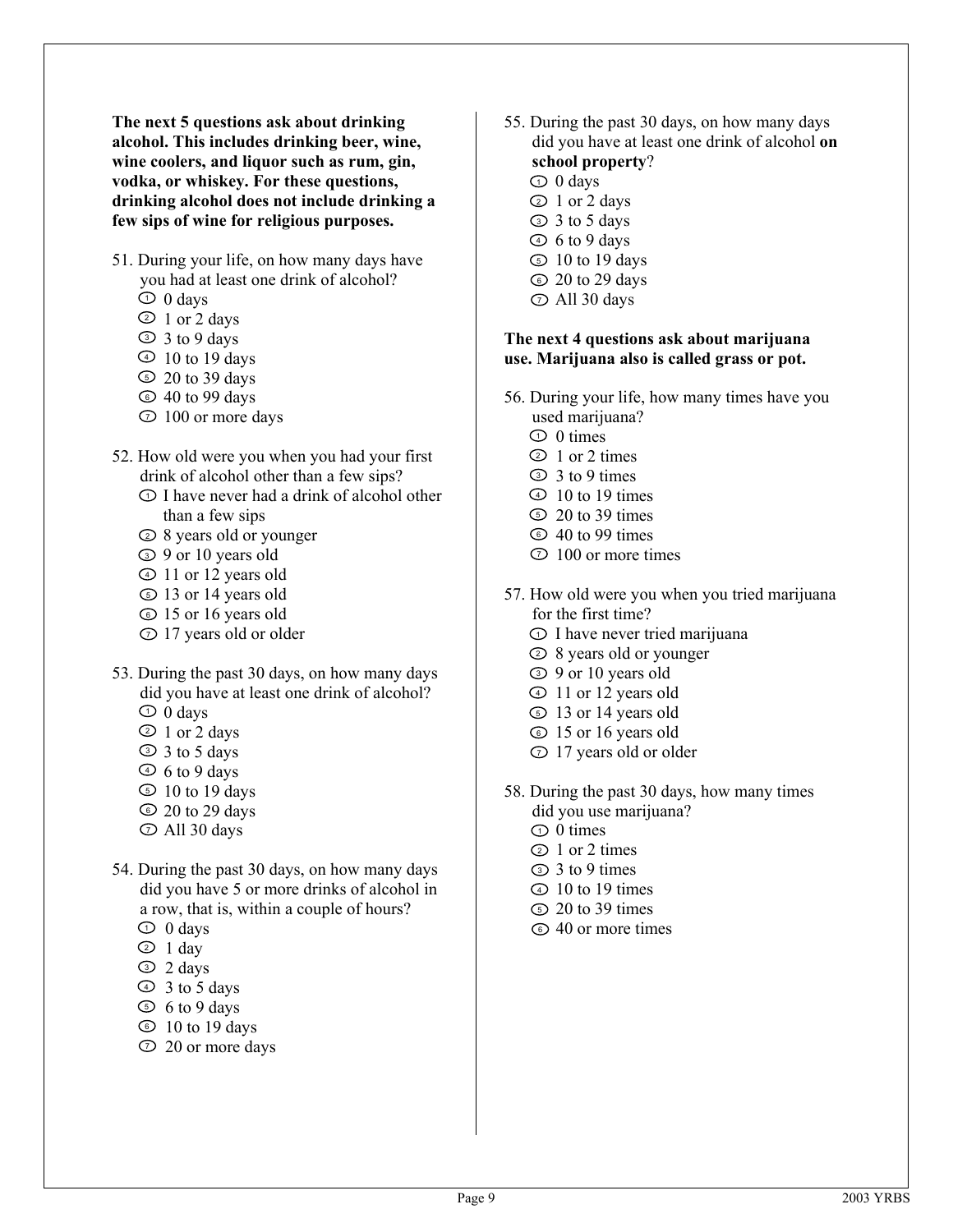- 59. During the past 30 days, how many times did you use marijuana **on school property**?
	- $\overline{D}$  0 times
	- $\mathcal{D}$  1 or 2 times
	- $\overline{3}$  to 9 times
	- $\overline{4}$  10 to 19 times
	- $\Omega$  20 to 39 times
	- 40 or more times

#### **The next 11 questions ask about other drugs.**

- 60. During your life, how many times have you used **any** form of cocaine, including powder, crack, or freebase?
	- $\supset$  0 times
	- $\geq 1$  or 2 times
	- 3 to 9 times
	- $\overline{4}$  10 to 19 times
	- $\Omega$  20 to 39 times
	- 40 or more times
- 61. During the past 30 days, how many times did you use **any** form of cocaine, including powder, crack, or freebase?
	- $\overline{D}$  0 times
	- $\overline{2}$  1 or 2 times
	- $\overline{3}$  to 9 times
	- $\overline{4}$  10 to 19 times
	- $\overline{5}$  20 to 39 times
	- 40 or more times
- 62. During your life, how many times have you sniffed glue, breathed the contents of aerosol spray cans, or inhaled any paints or sprays to get high?
	- $\overline{D}$  0 times
	- $\overline{2}$  1 or 2 times
	- $\overline{3}$  to 9 times
	- $\overline{4}$  10 to 19 times
	- $\Omega$  20 to 39 times
	- 40 or more times
- 63. During the past 30 days, how many times have you sniffed glue, breathed the contents of aerosol spray cans, or inhaled any paints or sprays to get high?
	- $\overline{D}$  0 times
	- 2 1 or 2 times
	- $\overline{3}$  3 to 9 times
	- $\overline{4}$  10 to 19 times
	- $\Omega$  20 to 39 times
	- 40 or more times
- 64. During your life, how many times have you used **heroin** (also called smack, junk, or China White)?
	- $\overline{D}$  0 times
	- $\supset$  1 or 2 times
	- $\overline{3}$  to 9 times
	- $\overline{4}$  10 to 19 times
	- $\overline{5}$  20 to 39 times
	- 40 or more times
- 65. During your life, how many times have you used **methamphetamines** (also called speed, crystal, crank, or ice)?
	- $\overline{D}$  0 times
	- $\supset$  1 or 2 times
	- $\overline{3}$  to 9 times
	- $\overline{4}$  10 to 19 times
	- $\overline{5}$  20 to 39 times • 40 or more times
	-
- 66. During your life, how many times have you used **ecstasy** (also called MDMA)?  $\overline{D}$  0 times
	- $\supset$  1 or 2 times
	- $\overline{3}$  to 9 times
	- $\overline{4}$  10 to 19 times
	- $\Omega$  20 to 39 times
	- 40 or more times
- 67. During your life, how many times have you used any other type of illegal drug such as LSD (acid), PCP, mushrooms, Ketamine (Special K), Rohypnol (Roofies), or GHB?
	- $\supset$  0 times
	- $\supset$  1 or 2 times
	- $\overline{3}$  to 9 times
	- $\overline{4}$  10 to 19 times
	- $\overline{5}$  20 to 39 times • 40 or more times
- 68. During your life, how many times have you taken **steroid pills or shots** without a doctor's prescription?  $\overline{D}$  0 times
	- $\supset$  1 or 2 times
	- 3 to 9 times 3
	- $\overline{4}$  10 to 19 times
	- $\Omega$  20 to 39 times
	- 40 or more times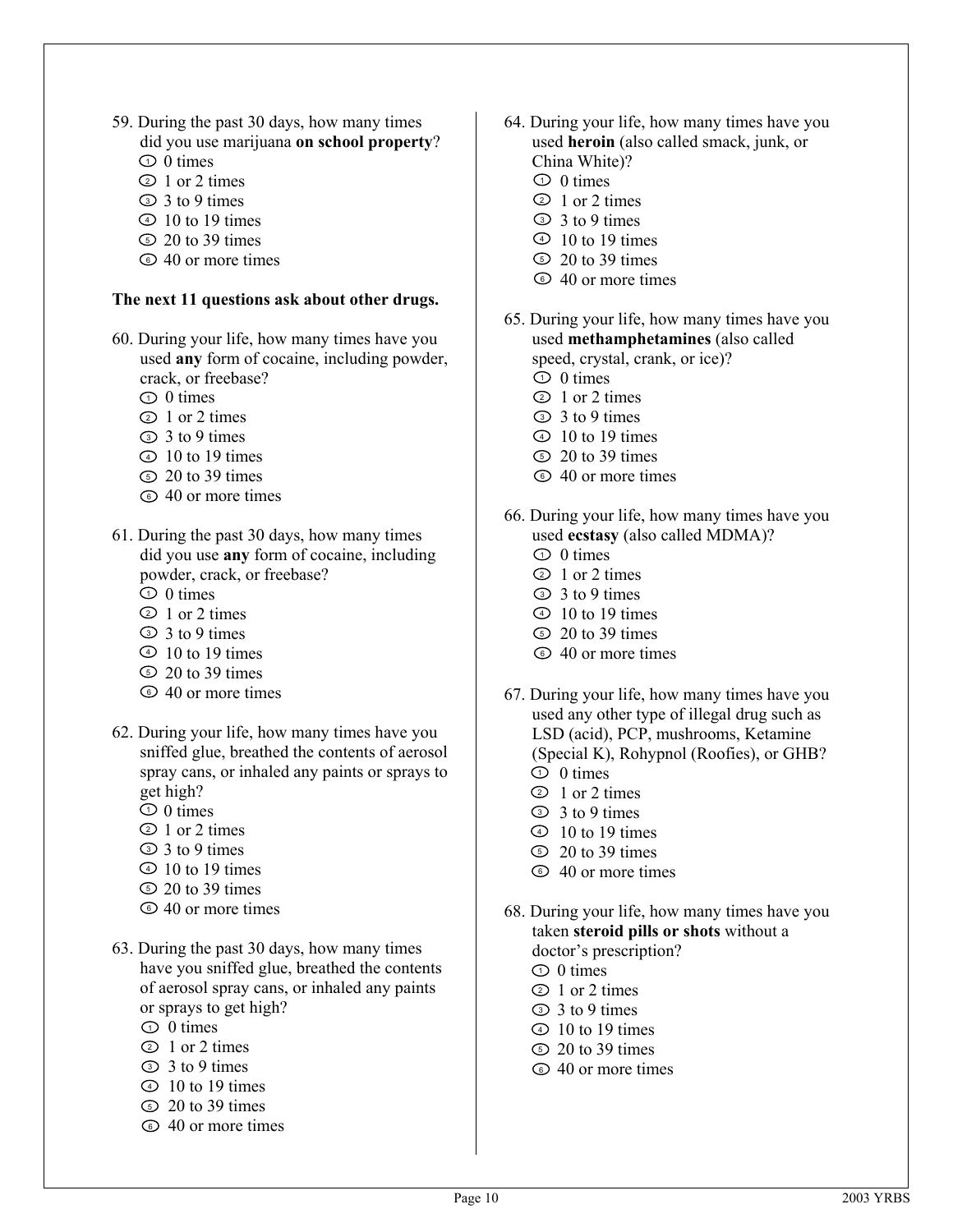- 69. During your life, how many times have you used a needle to inject any **illegal** drug into your body?
	- $\overline{D}$  0 times
	- $\mathfrak{D}$  1 time
	- D 2 or more times
- 70. During the past 12 months, has anyone offered, sold, or given you an illegal drug **on school property**?
	- Yes 1
	- No 2

#### **The next 8 questions ask about sexual behavior.**

- 71. Have you ever had sexual intercourse? Yes 1
	- No 2
- 72. How old were you when you had sexual intercourse for the first time?
	- D I have never had sexual intercourse
	- 11 years old or younger 2
	- D 12 years old
	- 13 years old 4
	- D 14 years old
	- D 15 years old
	- $D$  16 years old
	- **D** 17 years old or older
- 73. During your life, with how many people have you had sexual intercourse?
	- D I have never had sexual intercourse
	- 1 person 2
	- D 2 people
	- 3 people 4
	- D 4 people
	- S people
	- $\overline{D}$  6 or more people
- 74. During the past 3 months, with how many people did you have sexual intercourse?
	- D I have never had sexual intercourse
	- I have had sexual intercourse, but not 2 during the past 3 months
	- D 1 person
	- 2 people 4
	- D 3 people
	- D 4 people
	- $\overline{D}$  5 people
	- 6 or more people 8
- 75. Did you drink alcohol or use drugs before you had sexual intercourse the **last time**?
	- D I have never had sexual intercourse
	- Yes 2
	- $\mathfrak{D}$  No
- 76. The **last time** you had sexual intercourse, did you or your partner use a condom? D I have never had sexual intercourse
	- Yes 2
	- $\mathbb{D}$  No
- 77. The **last time** you had sexual intercourse, what **one** method did you or your partner use to **prevent pregnancy**? (Select only **one**  response.)
	- D I have never had sexual intercourse
	- No method was used to prevent 2 pregnancy
	- **D** Birth control pills
	- Condoms 4
	- Depo-Provera (injectable birth control)
	- Withdrawal 6
	- $\mathcal D$  Some other method
	- **D** Not sure
- 78. How many times have you been pregnant or gotten someone pregnant?
	- $\overline{D}$  0 times
	- $\mathfrak{D}$  1 time
	- D 2 or more times
	- Not sure 4

#### **The next 7 questions ask about body weight.**

- 79. How do **you** describe your weight?
	- D Very underweight
	- Slightly underweight 2
	- **Example 3** About the right weight
	- Slightly overweight 4
	- Very overweight 5
- 80. Which of the following are you trying to do about your weight?
	- **Lose** weight 1
	- **Gain** weight 2
	- **Stay** the same weight
	- I am **not trying to do anything** about 4 my weight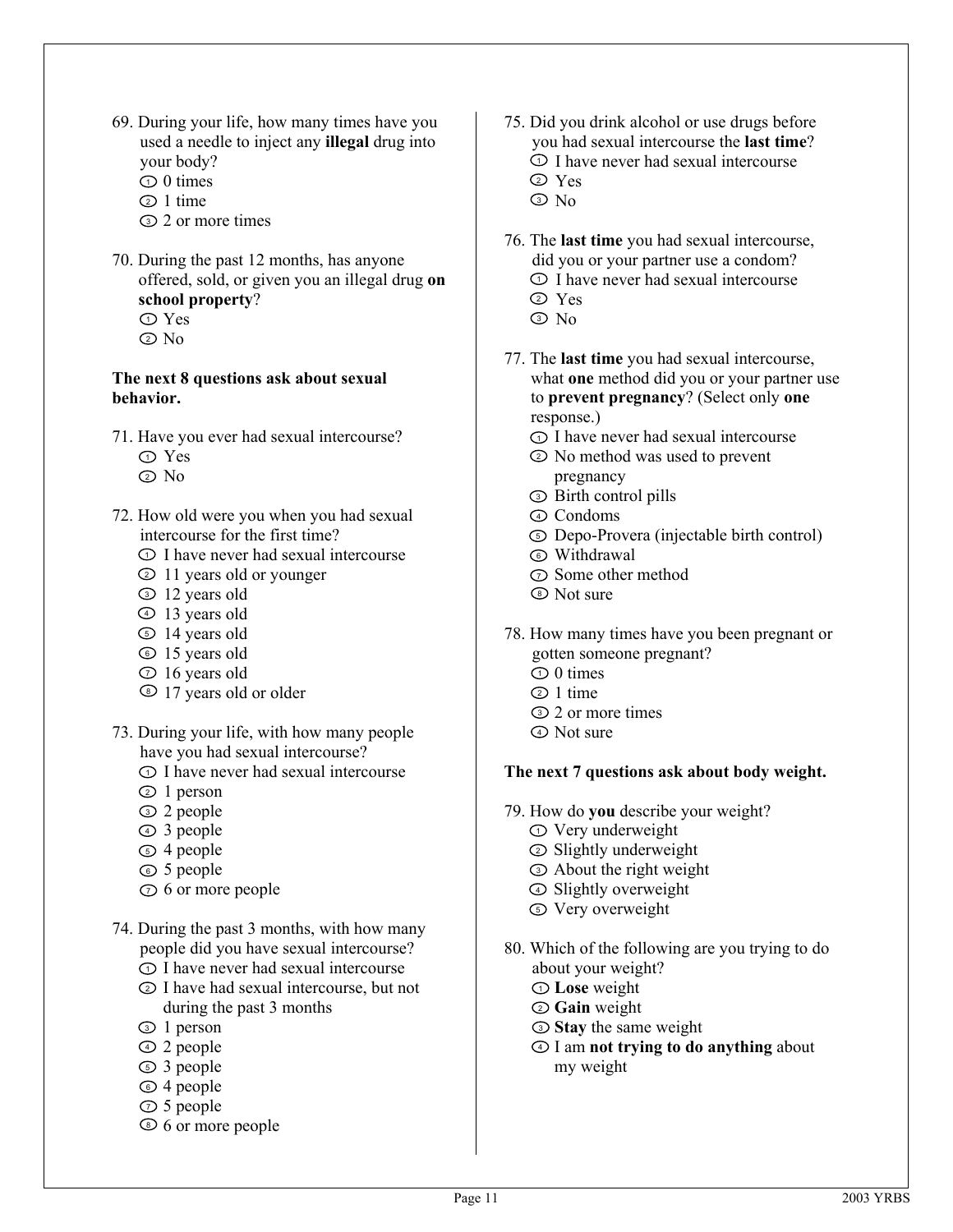- 81. During the past 30 days, did you **exercise** to lose weight or to keep from gaining weight? Yes 1 No 2
- 82. During the past 30 days, did you **eat less food, fewer calories, or foods low in fat** to lose weight or to keep from gaining weight?  $\mathcal D$  Yes  $\mathfrak{D}$  No
- 83. During the past 30 days, did you **go without eating for 24 hours or more** (also called fasting) to lose weight or to keep from gaining weight? Yes 1  $\mathfrak{D}$  No
- 84. During the past 30 days, did you **take any diet pills, powders, or liquids** without a doctor's advice to lose weight or to keep from gaining weight? (Do **not** include meal replacement products such as Slim Fast.)  $\n **D** Yes$  $\mathfrak{D}$  No
- 85. During the past 30 days, did you **vomit or take laxatives** to lose weight or to keep from gaining weight?  $\mathcal D$  Yes
	- No 2

**The next 7 questions ask about food you ate or drank during the past 7 days. Think about all the meals and snacks you had from the time you got up until you went to bed. Be sure to include food you ate at home, at school, at restaurants, or anywhere else.** 

- 86. During the past 7 days, how many times did you drink **100% fruit juices** such as orange juice, apple juice, or grape juice? (Do **not**  count punch, Kool-Aid, sports drinks, or other fruit-flavored drinks.)
	- D I did not drink 100% fruit juice during the past 7 days
	- $\geq 1$  to 3 times during the past 7 days
	- 4 to 6 times during the past 7 days 3
	- 1 time per day 4
	- D 2 times per day
	- D 3 times per day
	- $\overline{D}$  4 or more times per day
- 87. During the past 7 days, how many times did you eat **fruit**? (Do **not** count fruit juice.)
	- $\overline{D}$  I did not eat fruit during the past 7 days
	- $\geq 1$  to 3 times during the past 7 days
	- 4 to 6 times during the past 7 days 3
	- $\overline{4}$  1 time per day
	- D 2 times per day
	- If 1 times per day
	- $\overline{D}$  4 or more times per day
- 88. During the past 7 days, how many times did you eat **green salad**?
	- $D$  I did not eat green salad during the past 7 days
	- $\geq 1$  to 3 times during the past 7 days
	- If 2 4 to 6 times during the past 7 days
	- 1 time per day 4
	- D 2 times per day
	- If times per day
	- $\overline{D}$  4 or more times per day
- 89. During the past 7 days, how many times did you eat **potatoes**? (Do **not** count french fries, fried potatoes, or potato chips.)
	- $\overline{D}$  I did not eat potatoes during the past 7 days
	- $\mathcal{D}$  1 to 3 times during the past 7 days
	- 4 to 6 times during the past 7 days 3
	- 1 time per day 4
	- D 2 times per day
	- If 10 times per day
	- $\overline{D}$  4 or more times per day
- 90. During the past 7 days, how many times did you eat **carrots**?
	- $\overline{D}$  I did not eat carrots during the past 7 days
	- $\geq 1$  to 3 times during the past 7 days
	- 4 to 6 times during the past 7 days 3
	- 1 time per day 4
	- D 2 times per day
	- If 10 imes per day
	- $\overline{D}$  4 or more times per day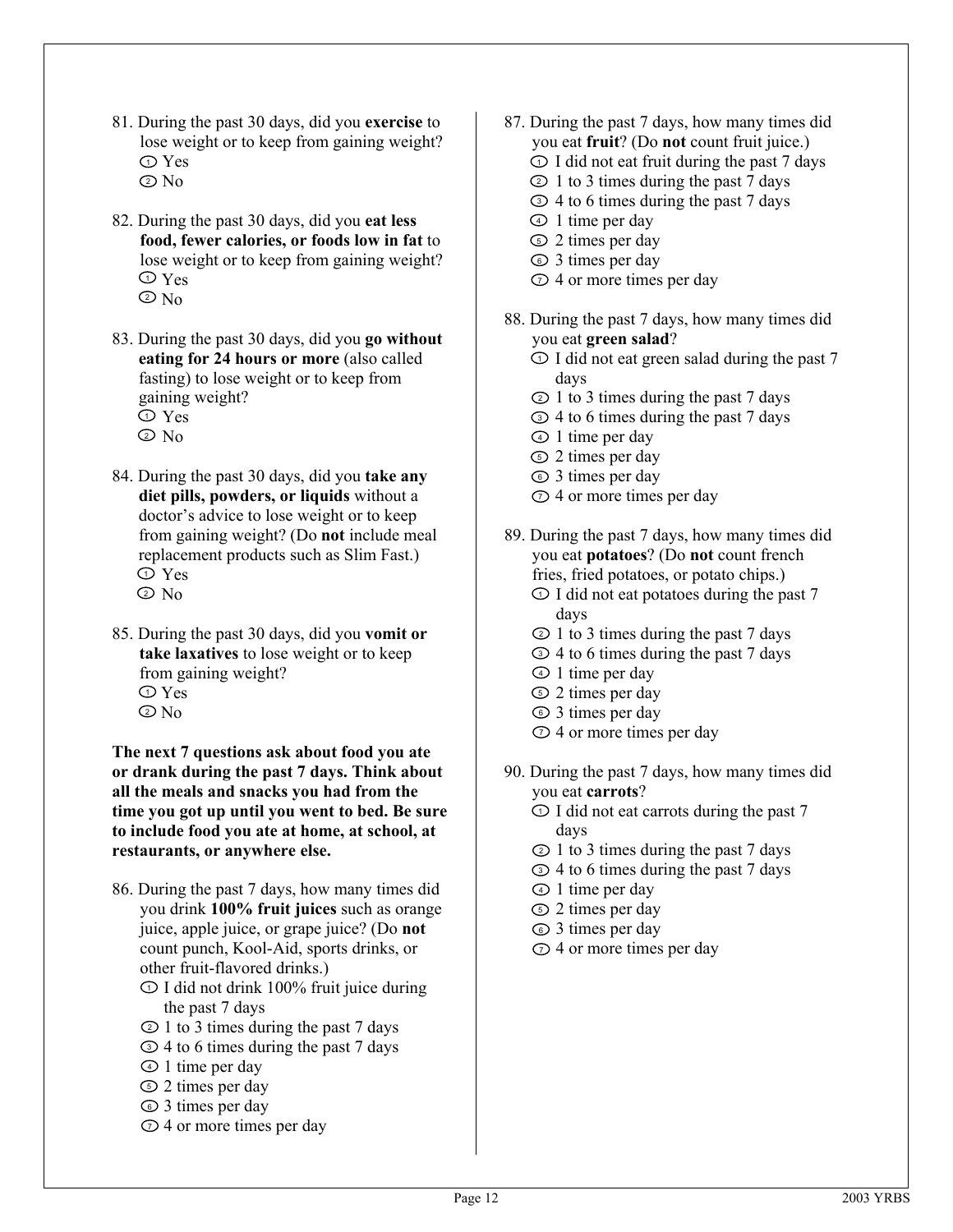- 91. During the past 7 days, how many times did you eat **other vegetables**? (Do **not** count green salad, potatoes, or carrots.)
	- $\mathcal{D}$  I did not eat other vegetables during the past 7 days
	- $\geq 1$  to 3 times during the past 7 days
	- 4 to 6 times during the past 7 days 3
	- $\overline{4}$  1 time per day
	- D 2 times per day
	- **E** 3 times per day
	- $\overline{D}$  4 or more times per day
- 92. During the past 7 days, how many **glasses of milk** did you drink? (Include the milk you drank in a glass or cup, from a carton, or with cereal. Count the half pint of milk served at school as equal to one glass.)
	- $\overline{D}$  I did not drink milk during the past 7 days
	- $\mathcal{D}$  1 to 3 glasses during the past 7 days
	- 4 to 6 glasses during the past 7 days 3
	- 1 glass per day 4
	- 2 glasses per day 5
	- 3 glasses per day 6
	- $\overline{D}$  4 or more glasses per day

#### **The next 7 questions ask about physical activity.**

- 93. On how many of the past 7 days did you exercise or participate in physical activity for **at least 20 minutes that made you sweat and breathe hard**, such as basketball, soccer, running, swimming laps, fast bicycling, fast dancing, or similar aerobic activities?
	- $\supset$  0 days
	- $\supset$  1 day
	- 2 days 3
	- 3 days 4
	- 4 days 5
	- D 5 days
	- $\overline{D}$  6 days
	- 7 days 8
- 94. On how many of the past 7 days did you participate in physical activity for **at least 30 minutes** that did **not** make you sweat or breathe hard, such as fast walking, slow bicycling, skating, pushing a lawn mower, or mopping floors?
	- $\supset$  0 days
	- $\supset$  1 day
	- 2 days 3
	- 3 days 4
	- D 4 days
	- 5 days 6
	- $\overline{D}$  6 days
	- D 7 days
- 95. On how many of the past 7 days did you do exercises to **strengthen or tone your muscles**, such as push-ups, sit-ups, or weight lifting?
	- $\supset$  0 days
	- $\supset$  1 day
	- 2 days 3
	- 3 days 4
	- 4 days 5
	- 5 days 6
	- $\overline{D}$  6 days
	- D 7 days
- 96. On an average school day, how many hours do you watch TV?
	- D I do not watch TV on an average school day
	- Less than 1 hour per day 2
	- **1** hour per day
	- 2 hours per day 4
	- **3** hours per day
	- **E** 4 hours per day
	- $\overline{D}$  5 or more hours per day
- 97. In an average week when you are in school, on how many days do you go to physical education (PE) classes?
	- $\supset$  0 days
	- $\supset$  1 day
	- 2 days 3
	- 3 days 4
	- 4 days 5
	- 5 days 6